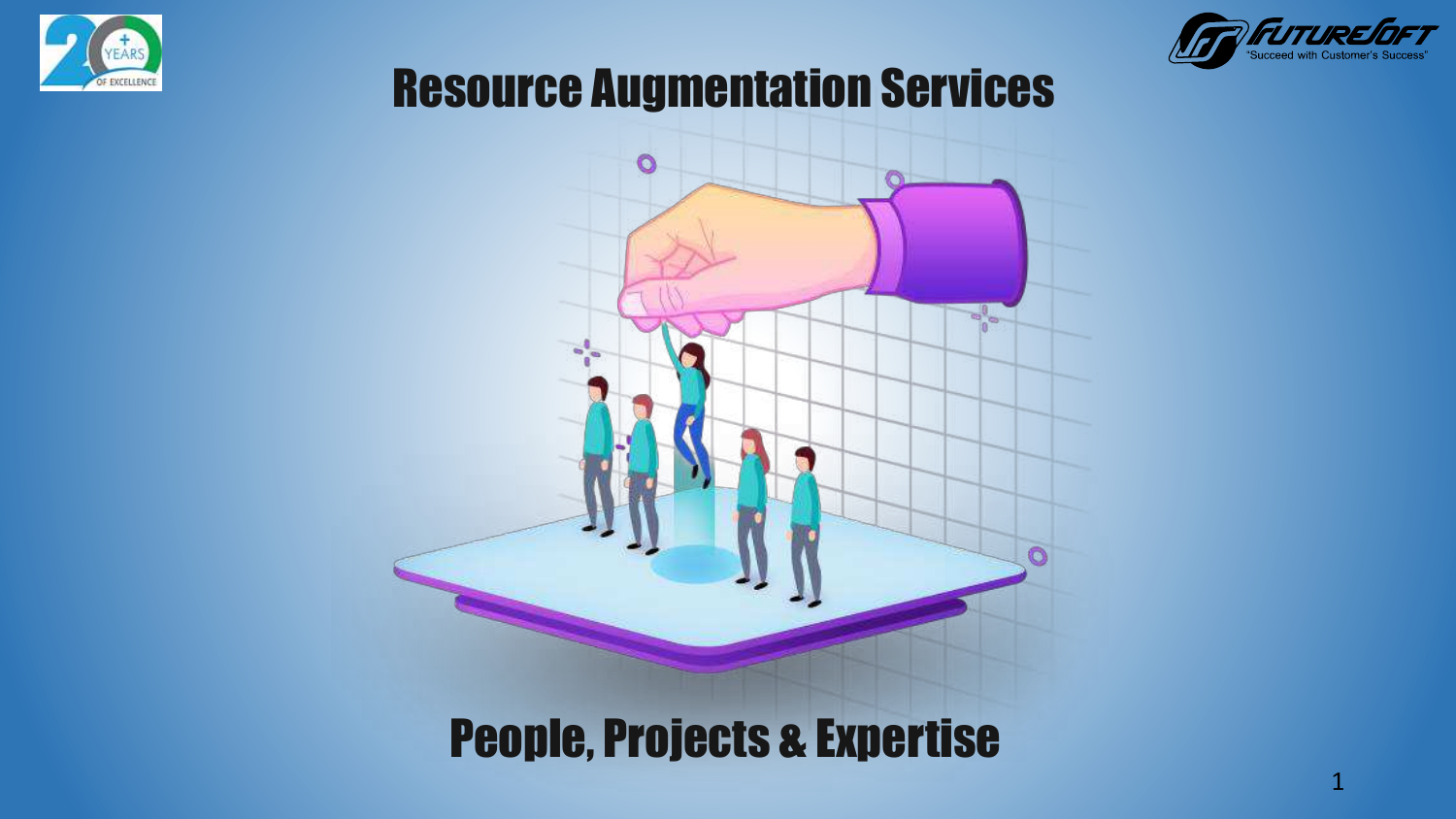**FSPL excels in offering Resource Augmentation services to recruit and on-board knowledgeable and technically sound experienced resources as per customer requirements on mutually agreeable timelines.**

*Scalability with short TAT:*



**FSPL has a direct hiring engine based out of primary skills centre of India and have empanelled recruitment partners from more than 20+ Tier 2 & Tier 3 cities that helps us to create reliant Recruitment Engine ensuring Service Quality is maintained at all times with no extra cost and faster TAT.**

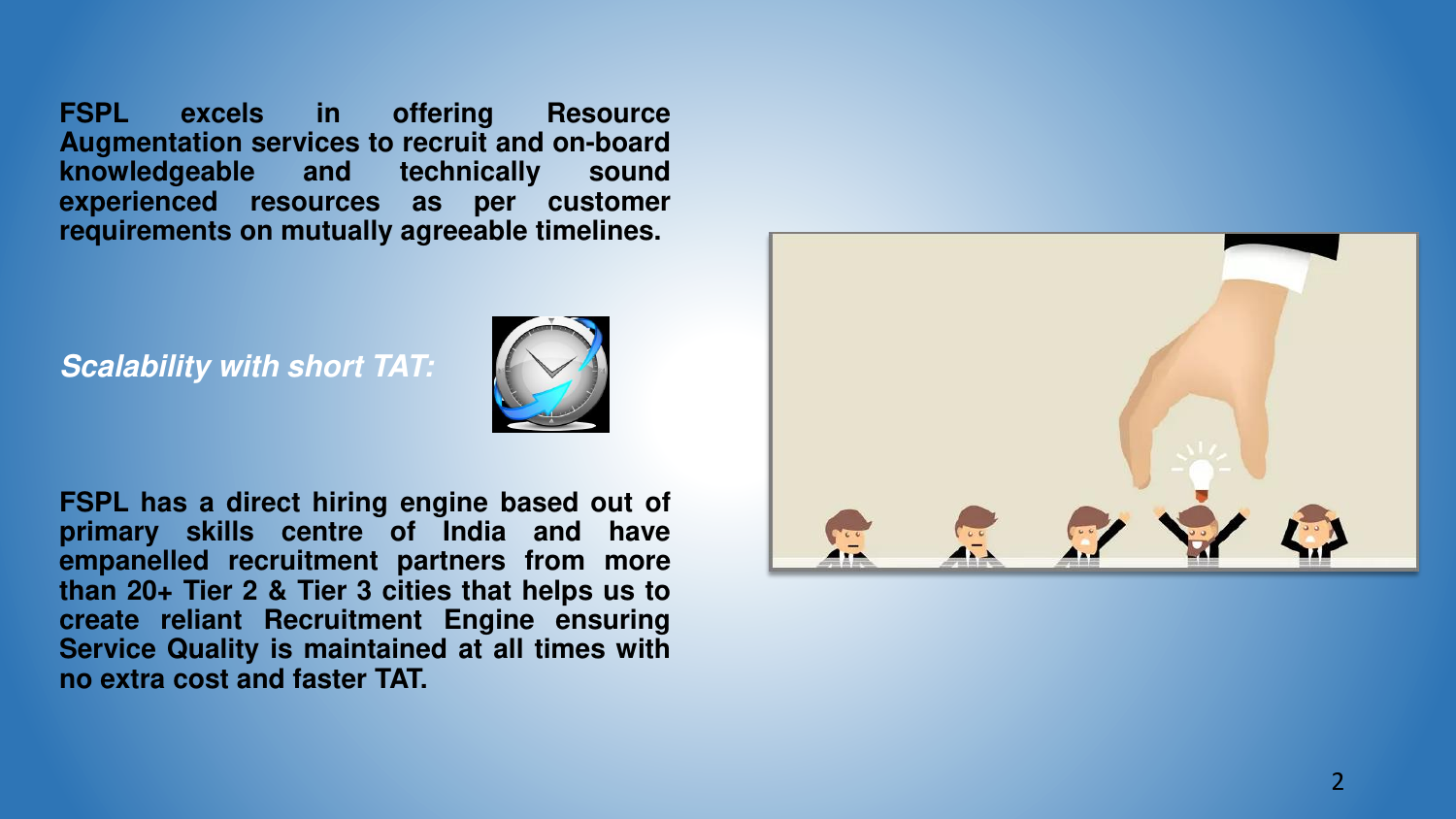

# FSPL Advantage

- **FSPL empowers their clients in over 450+ locations across PAN India, by excelling in providing IT services which are customizable, dynamic and extensible in nature.**
- **We have been an achiever by maintaining 100% TAT on all hiring projects brought on FSPL's table and consistent efforts are put to work on all such high demanding projects with no stone un-turned.**
- **We excel in hiring all employees on direct rolls of FSPL; no subcontracting involved.**
- **Proactive contribution to improve the technology landscape for company & share recommendations within the existing environment during periodic reviews done quarterly at Sr. Leadership level.**
- **We provision our hired team members with excellent opportunity of growth and mentorship for shaping up their future in the field of Information Technologies Infrastructure roles.**
- **We pave platform for aspiring candidates by unlocking promising future and growth opportunities by hiring IT and Non IT professionals on permanent basis across all industry segments.**
- **We offer Resource Infrastructure Management services by managing 2 Lakh incidents in a month.**
- **Ability to hire diverse profiles for a variety of technical projects owing to our 28years of rich experience.**
- **Vastly experienced customer engagement team having served similar or larger scale contracts for long duration with 100% renewal rate & growth of 20% YOY with the same client.**
- **FSPL is amongst the leading SI in the Country and the brand FSPL helps in acquiring and retaining talent, which brings business continuity respectively.**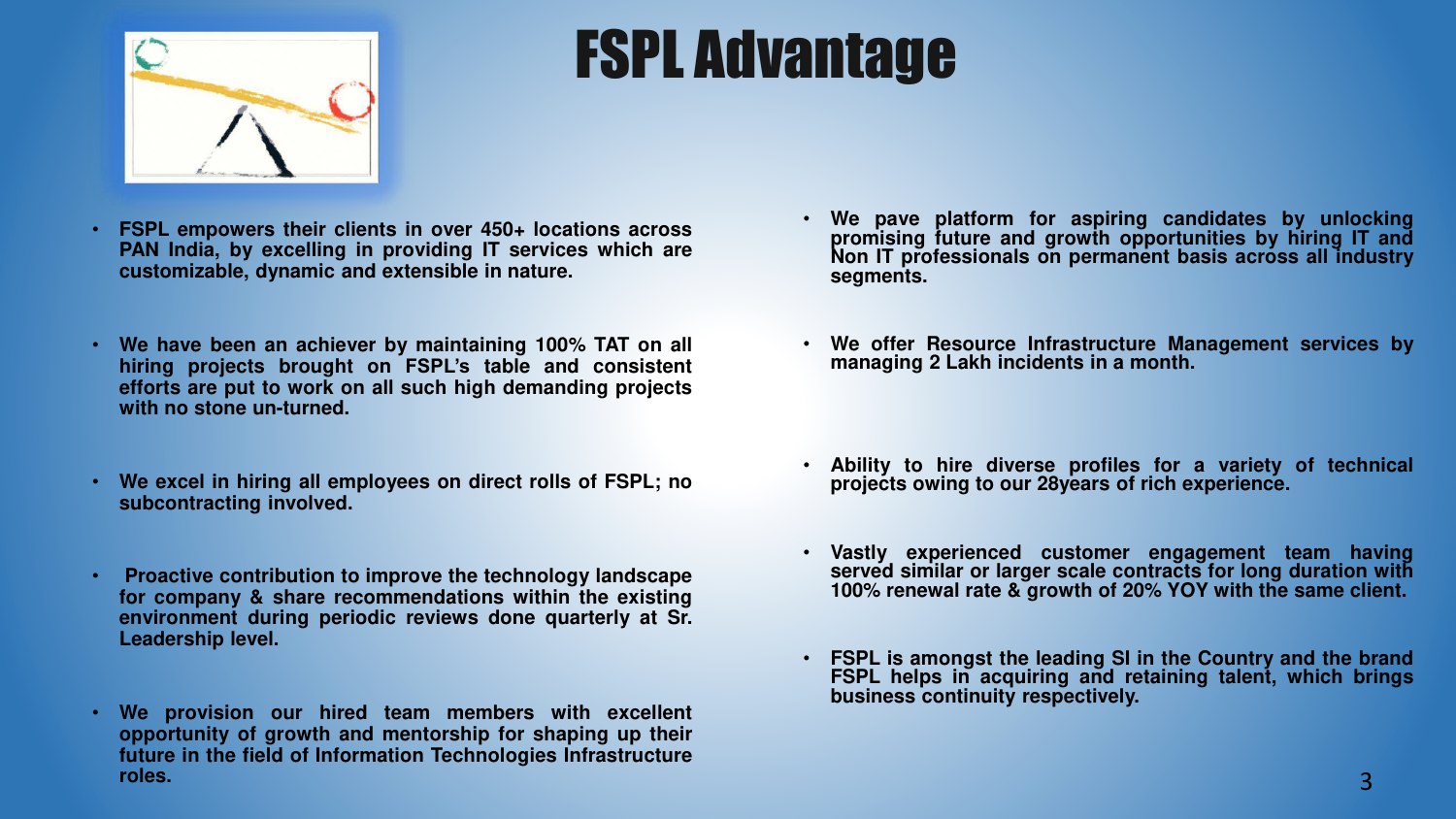# Employee Training Program

- **At FSPL, an extensive training program runs through-out the year.**
- **Such programs are planned to improve employee performance through continuous learning & development programs by enhancing their skills and knowledge.**



# Reward & Recognition Program

- **Our Reward & Recognition program focuses on recognizing consistent performers.**
- **It also aims at grooming and guiding others to get higher (optimized) output in future.**

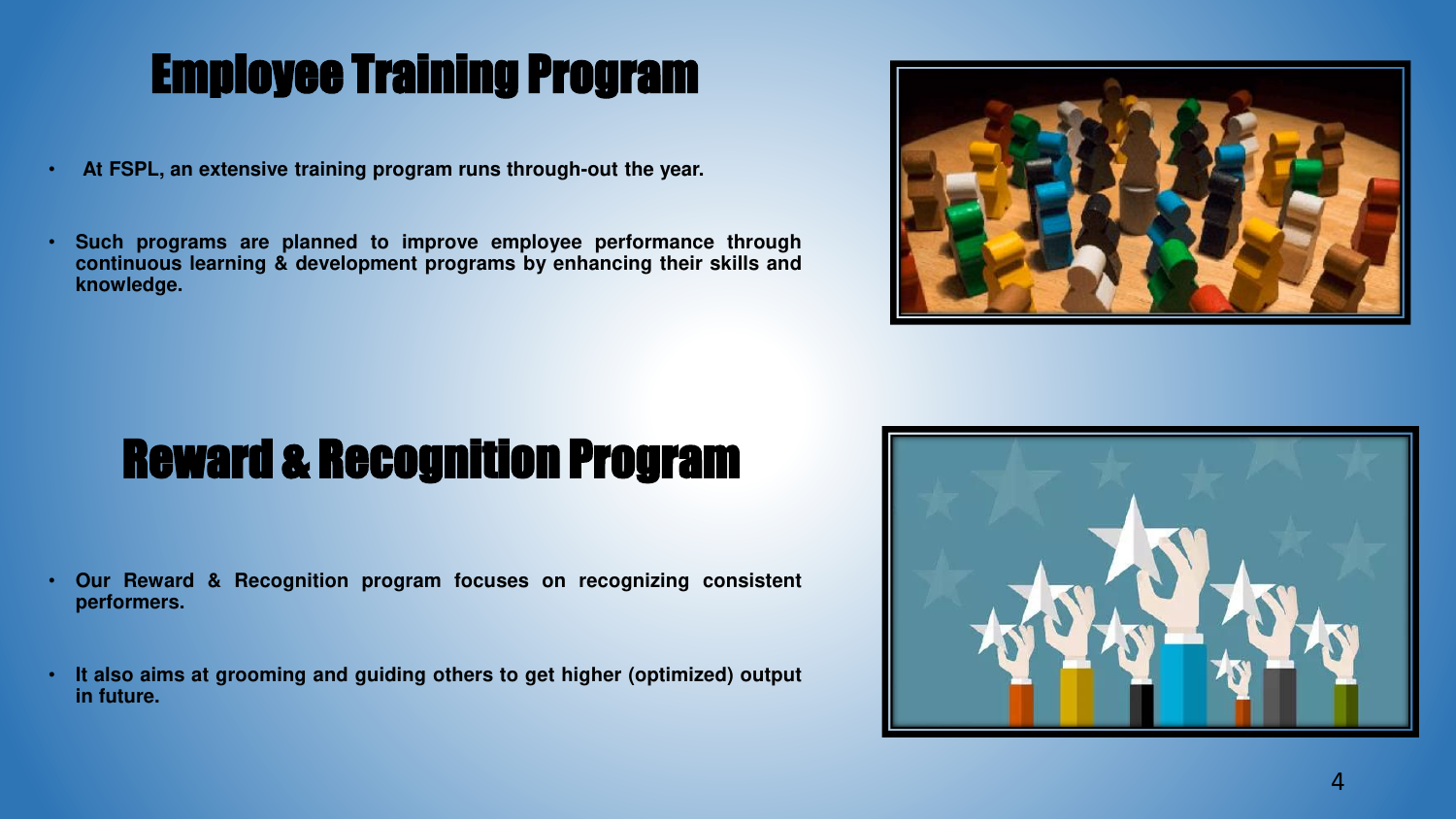#### Business Benefits of Reviews

- **Clear and Progressive performance path for all resources.**
- **Increases measurable change in resource productivity.**
- **Establishes positive connect between employee and organization.**
- **Extended assistance for making informed business/process decisions.**
- **Performance based appraisals.**



#### Employment Benefits as per eligibility in the form of:

- **PF & Gratuity**
- **ESIC – Applicable as per the law of the land**
- **Individual Accidental Insurance**
- **Medical Insurance with Family Floater offered to executives who are not covered under ESIC plan.**

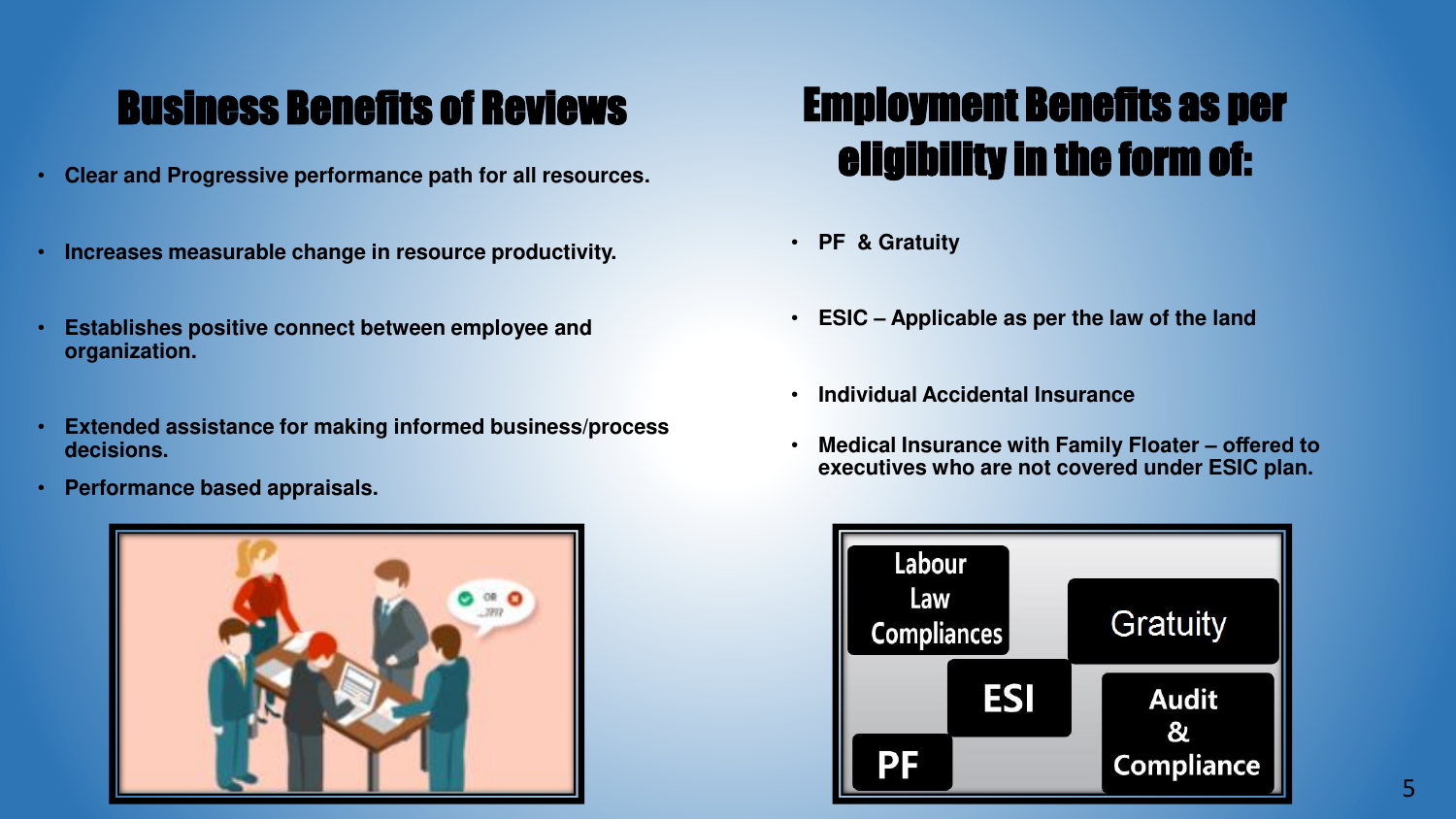### Business Benefits

• **Higher resource sustenance rate.**

- **Highest level of integrity with which business is being conducted**
- **Compliant to India & Global Term/Policies while signing contract with customers.**
- **Predictable engagement (no room for slips or compromise on critical aspect of the contract).**

## Strong Evaluation Engine

- **Experienced Internal Team of Sr. Technical Executives to ensure conversion ratio between resumes submitted vs selected is far better than Industry Standard.**
- **Multi OEM Partnership's enables us to upgrade resource skills in short time. This helps retaining the same resource even if the profile undergoes for change over the period of time.**

• **Candidate Databank with at least 30-50 resources under each skill ensures strong pipeline.**



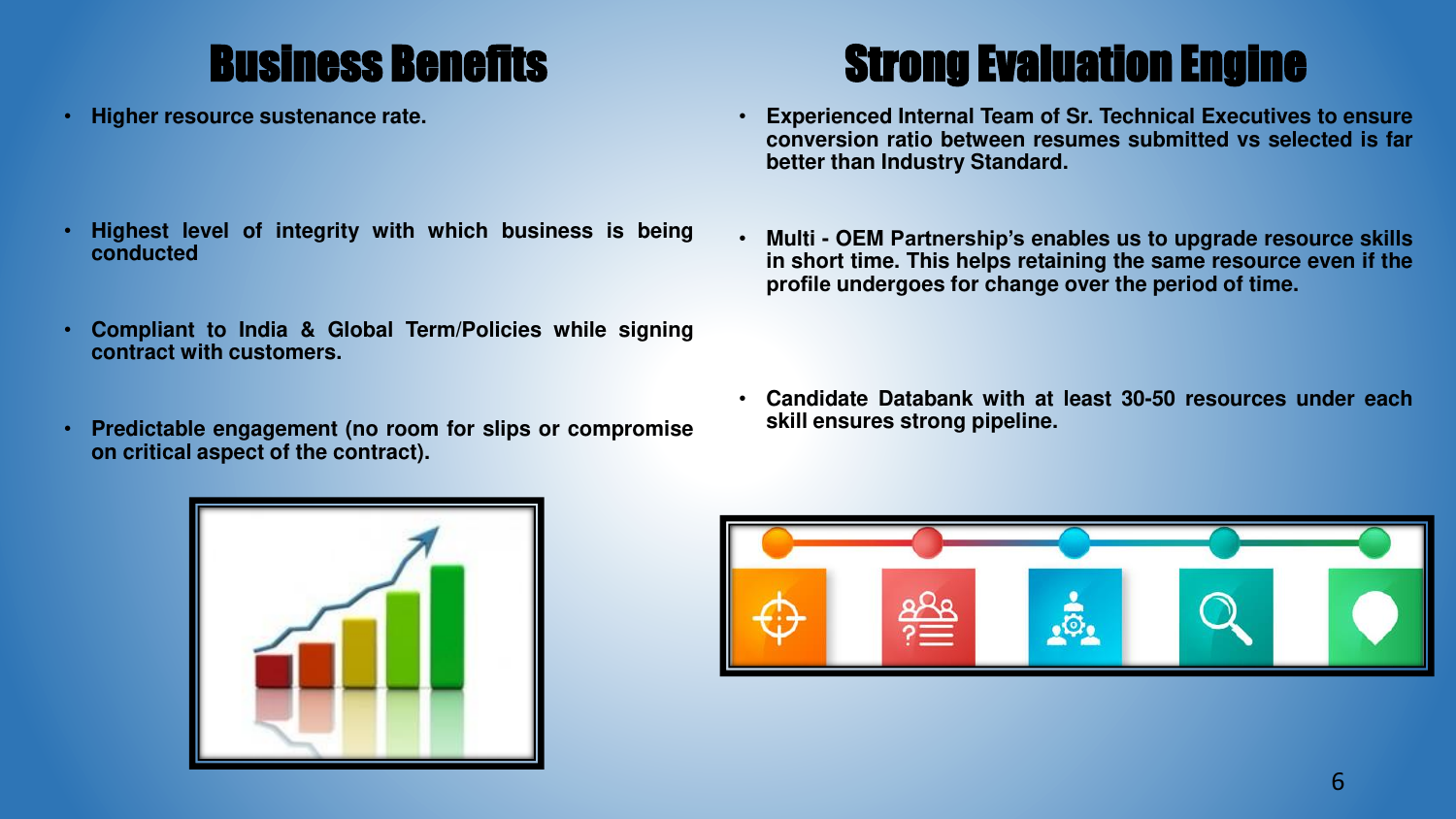

| <b>Payroll</b>                                                              | <b>FSPL Payroll</b>                                                                                                                              |
|-----------------------------------------------------------------------------|--------------------------------------------------------------------------------------------------------------------------------------------------|
| <b>Periodic Performance Review of resources</b>                             | Review method is mutually agreed with client at start of engagement                                                                              |
| <b>Presence of FSPL</b>                                                     | Direct presence in 25+ cities of India                                                                                                           |
| <b>Declared Holiday calendar</b>                                            | <b>Client holiday calendar followed</b>                                                                                                          |
| <b>Hiring of vendor resources</b>                                           | "No Hire Clause" applicable for first year from project kick off date and post<br>completion of one year at a nominal mutually agreed charge     |
| <b>Annual increment</b>                                                     | <b>Mutually agreed</b>                                                                                                                           |
| <b>RR Program</b>                                                           | Detailed & Elaborative program in place to reward & recognize genuine performers                                                                 |
| <b>Project Manager</b>                                                      | Shared Services Non-Dedicated Project Manager to track the individual performance<br>and overall engagement reviews basis pre-agreed milestones. |
| <b>Employee Training</b>                                                    | Detailed training programme - Monthly 2 Technical Training, Quarterly 1<br><b>Behavioural Training</b>                                           |
| <b>Leave Process / Management</b><br><b>Payment Process / Billing Cycle</b> | <b>Elaborative</b><br>Monthly invoicing and payment to be released within 2 weeks from date of<br>submission of invoice.                         |
| <b>Employee Benefits</b>                                                    | PF, Gratuity, ESIC, Accident Insurance, GMC                                                                                                      |
| <b>Background Verification</b>                                              | Available by leading verification agency at one time fixed additional cost.<br>7                                                                 |